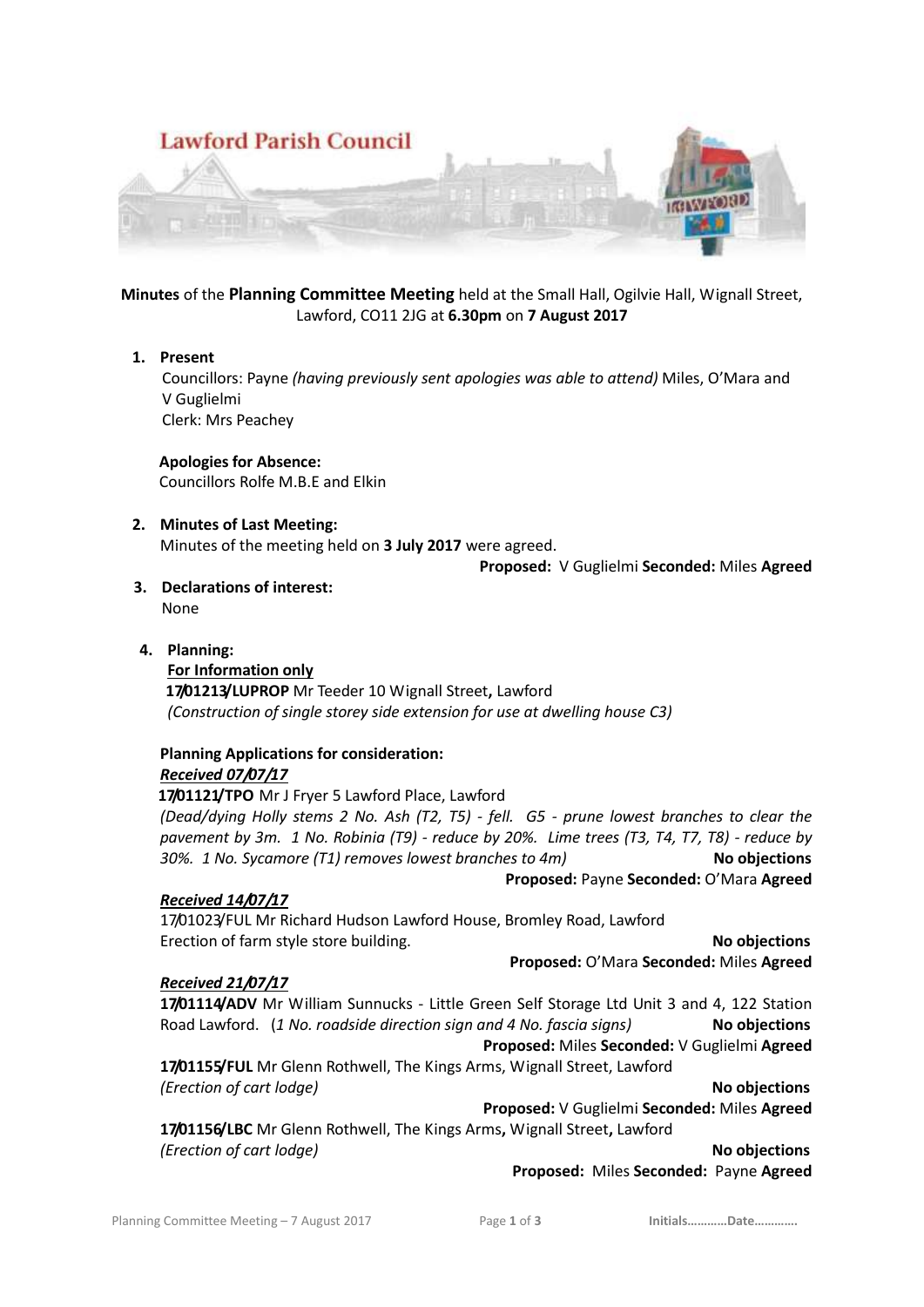#### **NOTE: Application withdrawn**

#### *Received 28/07/17*

**17/01168/FUL** Mr William Sunnucks - Little Green Self Storage Ltd Unit 3 and 4, 122 Station Road, Lawford. *(Change of use of redundant car parking and surplus yard space into external private contract parking*  $\blacksquare$ 

#### **Proposed:** Payne **Seconded:** O'Mara **Agreed**

**17/01180/FUL** Mr T Willis ormer Telephone Exchange, Bromley Road, Lawford *(Change of use to dwelling (modifications to elevations approved under 16/00971/FUL))*

**No objections**

**Proposed:** V Guglielmi **Seconded:** Miles **Agreed** 

**17/01217/FUL** Ms Jamie Perkins 77 Long Road**,** Lawford  *(Rear extension)* **No objections**

**Proposed:** Payne **Seconded:** Miles **Agreed Action – Clerk to post all decisions**

#### *Received 7/08/17*

(*Viewed by committee and forwarded to Full Council to record decision)*  **17/01237/FUL** Mr Richard Hudson, Lawford House, Bromley Road, Lawford, CO11 2JD  *(Various alterations to existing property to facilitate a single storey rear extension).*

**No objections**

#### **Proposed:** O'Mara **Seconded:** V Guglielmi **Agreed**

**17/01238/LBC,** Mr Richard Hudson, Lawford House, Bromley Road, Lawford, CO11 2JD *(Various alterations to existing property to facilitate a single storey rear extension*) *The Bi-folds should be in keeping with a listed building otherwise Council has* **no objections Proposed:** Payne **Seconded:** V Guglielmi **Agreed** 

**17/01244/FUL,** Mr & Mrs A Smith, 184 Long RoadLawford, CO11 2EF *(Proposed two storey side extension following demolition of garage)* **No objections Proposed:** Miles **Seconded:** O'Mara **Agreed Propose agreement – to be taken to Full Council to record decision**

**Action – Clerk to post all decisions**

## **6. Planning Applications Determined since last meeting:**

| 17/00783/FUL       | Mr Trevor Robinson     | Single storey read and side extension and a    | 11 Cedar Crescent   |
|--------------------|------------------------|------------------------------------------------|---------------------|
| Approval - Full    |                        | porch to match adjacent property.              | Lawford             |
| 07.07.2017         |                        |                                                | Manningtree         |
| Delegated Decision |                        |                                                | CO11 2BS            |
| 17/00809/FUL       | John and Caroline Hall | Erection of proposed two storey attached       | 10 Grange Road      |
| Approval - Full    |                        | side extension, increase in height of          | Lawford             |
| 11.07.2017         |                        | dwelling by 0.3 metres and alterations to      | Manningtree         |
| Delegated Decision |                        | the exterior of the existing dwelling.         | <b>CO11 2JB</b>     |
| 17/00956/FUL       | Mr Richard Hudson      | Various alterations to existing property to    | Lawford House       |
| Application        |                        | facilitate a new single storey rear extension. | <b>Bromley Road</b> |
| Withdrawn          |                        |                                                | Lawford             |
| 10.07.2017         |                        |                                                | Manningtree         |
| Delegated Decision |                        |                                                | CO11 2JD            |
| 17/00957/LBC       | Mr Richard Hudson      | Various alterations to existing property to    | Lawford House       |
| Application        |                        | facilitate a new single storey rear extension. | <b>Bromley Road</b> |
| Withdrawn          |                        |                                                | Lawford             |
| 10.07.2017         |                        |                                                | Manningtree         |
| Delegated Decision |                        |                                                | <b>CO11 2JD</b>     |